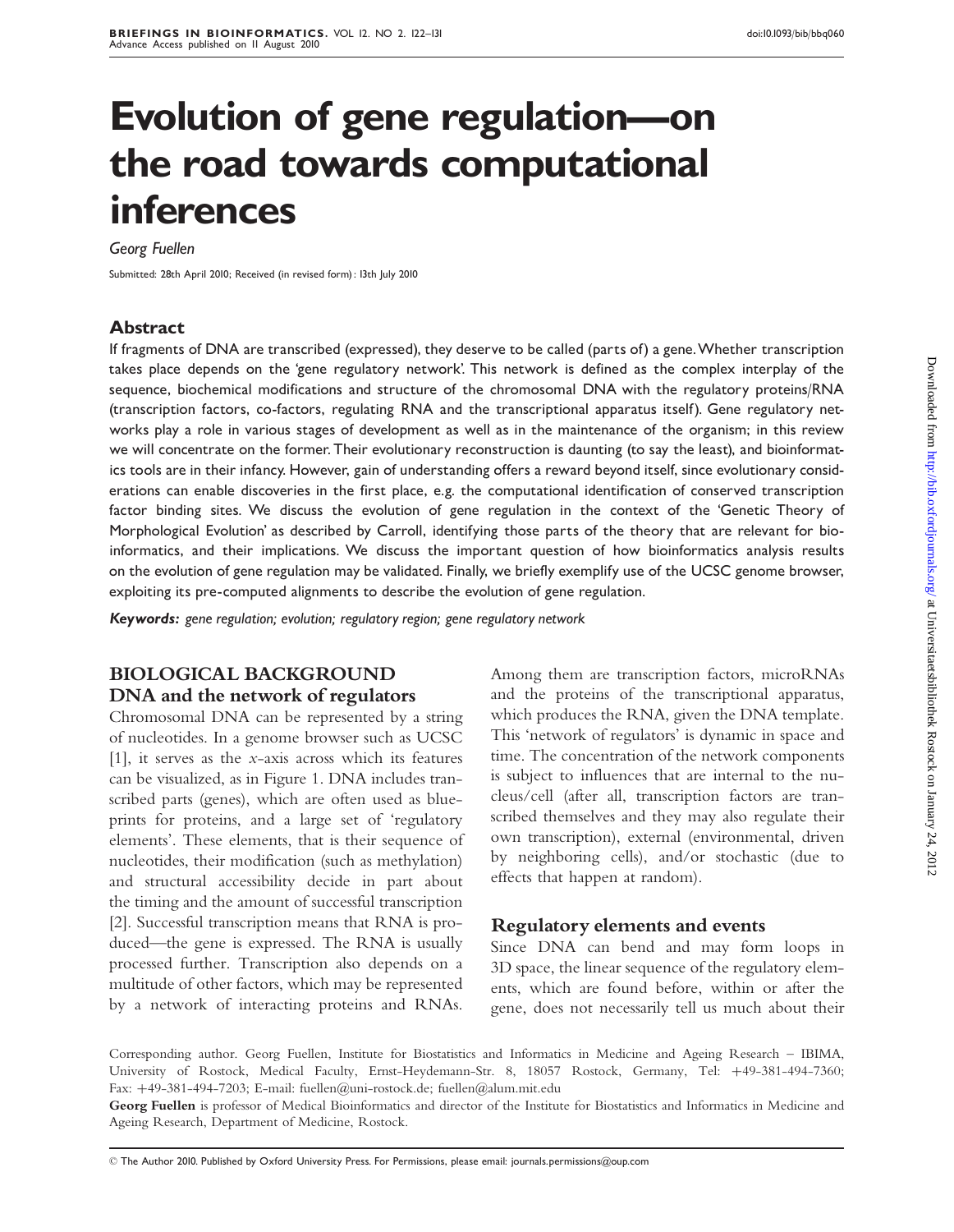

Figure 1: The Sox2 regulatory region, displayed using the UCSC genome browser [1]. The first two tracks display the scale bar and the chromosomal positions. The 'UCSC genes' track displays the Sox2 gene itself (in black), and parts of the Sox2 overlapping transcript [62] (in blue). Information on experimentally validated regulatory elements is displayed thereafter, using grey blocks and green text.The last tracks display alignment quality as grayscale density. UCSC convention is that yellow regions denote consecutive Ns (lack of sequence) and double lines denote unalignable bases. Red boxes mark binding sites involved in neural regulation, blue boxes mark binding sites involved pluripotency, and the green box marks the binding sites of the N2 region involved in both.

mutual interaction and their influence on regulation. Nevertheless, one can organize the elements into so-called modules, often termed CRMs, cisregulatory modules. Furthermore, one distinguishes regulatory elements that are distal or proximal to the transcription start site. If transcription factors bind to (some of) these elements, transcription may be started or enhanced, reduced or silenced. Importantly, depending on the network of regulators that is active at a given time, the same elements may trigger a different, and sometimes opposite, effect. Thus, the typical regulatory region of a gene includes an array of regulatory elements, which may be enhancers or silencers. Closest to the transcription start site are the core and the proximal promoter, followed by distal elements. Here, the core promoter is the minimal portion of the promoter required to properly initiate transcription. The proximal promoter includes specific transcription factor binding sites (TFBSs) up to  $\sim$ 250-bp upstream of the transcription start site; these are also known as proximal elements. Distal elements are binding sites >250-bp upstream. Some components of the network of regulators form tight complexes called 'enhanceosomes', which bind to regulatory elements, in a

competitive or cooperative fashion. A small change (e.g. the gain, loss, exchange or molecular modification of one component) may turn them into 'repressomes' [2]. The exact composition of the complexes depends on the concentration of their components in the nucleus [3]. The affinity of the complexes to the regulatory elements depends on their composition. In turn, affinity also influences complex composition, if some components bind to the DNA before the complex is assembled ([4], Box 3 and Figure 2 therein). Such variation in enhanceosome buildup, modification and binding starts to blurr the traditional distinction of tight and rigid 'enhancesome' binding sites on one hand and loose billboard-like sets of binding sites on the other hand. Moreover, bound complexes may move along the DNA, before contributing their effect to gene regulation [5]. Most likely, this movement is also influenced by a variety of factors. Even breakup of the DNA has been implicated in regulatory events [6, 7]. Once DNA is transcribed, the stability of the transcript depends on a multitude of factors. Finally, it may (or may not) be translated; these two aspects of 'gene regulation' are outside the scope of this review.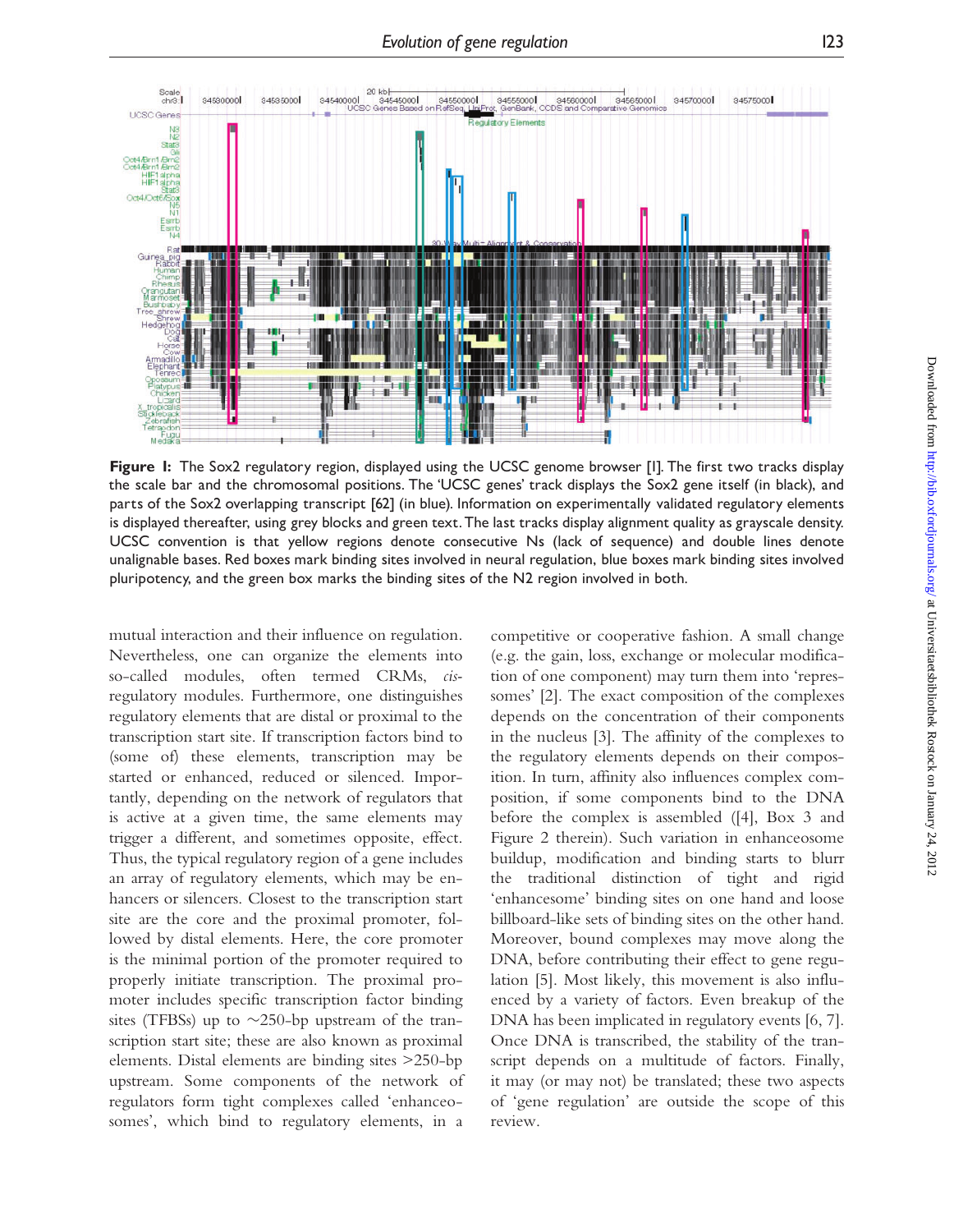

Figure 2: (A) The overlap between conserved transcription factor binding sites (TFBSs), binding events detected by ChIP, and TFBSs with regulatory function is not known with precision. In particular, the shaded overlap may be larger on the left- or on the right-hand side [panels  $(B)$  versus  $(C)$ ]. In case  $(B)$ , evolutionary analyses are more rewarding than in case (C).

The impression of a computer scientist after reading the literature is not just that gene regulation is extremely complicated, but there is also a plethora of unknown entities and relationships that still need to be elucidated. Considering this complexity in silico is a hard task. Thus, good news for bioinformatics is the few papers revealing simple rules. For example, there does not seem to be much interference of the regulatory effects of neighboring regulatory elements. Instead, effects seem to be additive [8]—an island of simplicity in an ocean of complexity. But whether such additivity holds in general remains to be seen. After all, complexes of transcription factors may still interfere with each other, if binding sites are sufficiently close.

### The gene regulatory network and its evolution

The network of regulators on one hand and the regulatory elements on the DNA level on the other hand form the 'gene regulatory network'. In this terminology, evolution of gene regulation is concerned with the evolution of the gene regulatory network and its components. To begin with, there are studies of the evolution of transcription factors and co-factors (e.g. [9, 10]) and their interactions (e.g. [11, 12]), of regulatory RNA (e.g. [13]) and of the transcriptional apparatus itself (e.g. [14, 15]). Consideration of the evolutionary interplay (co-evolution) of the various components of gene regulation should increase the success rate of computational evolutionary reconstructions (see below). At least some of these components can be traced back to the roots of life [10], but details are the more nebulous the more we move back in time.

In this review, we will concentrate on developmental gene regulatory networks. Davidson and Erwin [16] divide these into the following:

- 'network kernels' regulate general aspects of development (e.g. heart development) and are conserved across phyla,
- 'plug-ins and I/O switches' are concerned with developmental subcircuits (e.g. signaling) and are conserved within (sub)phyla, and
- 'differentiation gene batteries' execute the final developmental readout and are often only conserved in groups of closely related species.

As discussed below, good judgment in selecting the appropriate set of species is important for the success of computational inferences, because these different kinds of gene regulatory networks tend to be conserved for different sets of species.

The evolution of some regulatory elements on the chromosomal DNA can be traced back to the origin of the vertebrate lineage. In particular, there are still short conserved regulatory elements in lamprey [17], the earliest diverging extant vertebrate lineage. Evolution of many binding sites is due to mutations, insertions and deletions of nucleotides, and due to transposable elements [18]. Their volatility can lead to high turnover of binding sites in some cases, e.g. reducing conservation of Oct/Sox binding sites in rodents [18]. Binding (of a transcription factor), regulatory effect, and evolutionary conservation of the binding site are observations that may (or may not) co-occur (see Figure 2, and below). In case of human, the Encode pilot project [19] found no function in 40% of the conserved sequence regions, and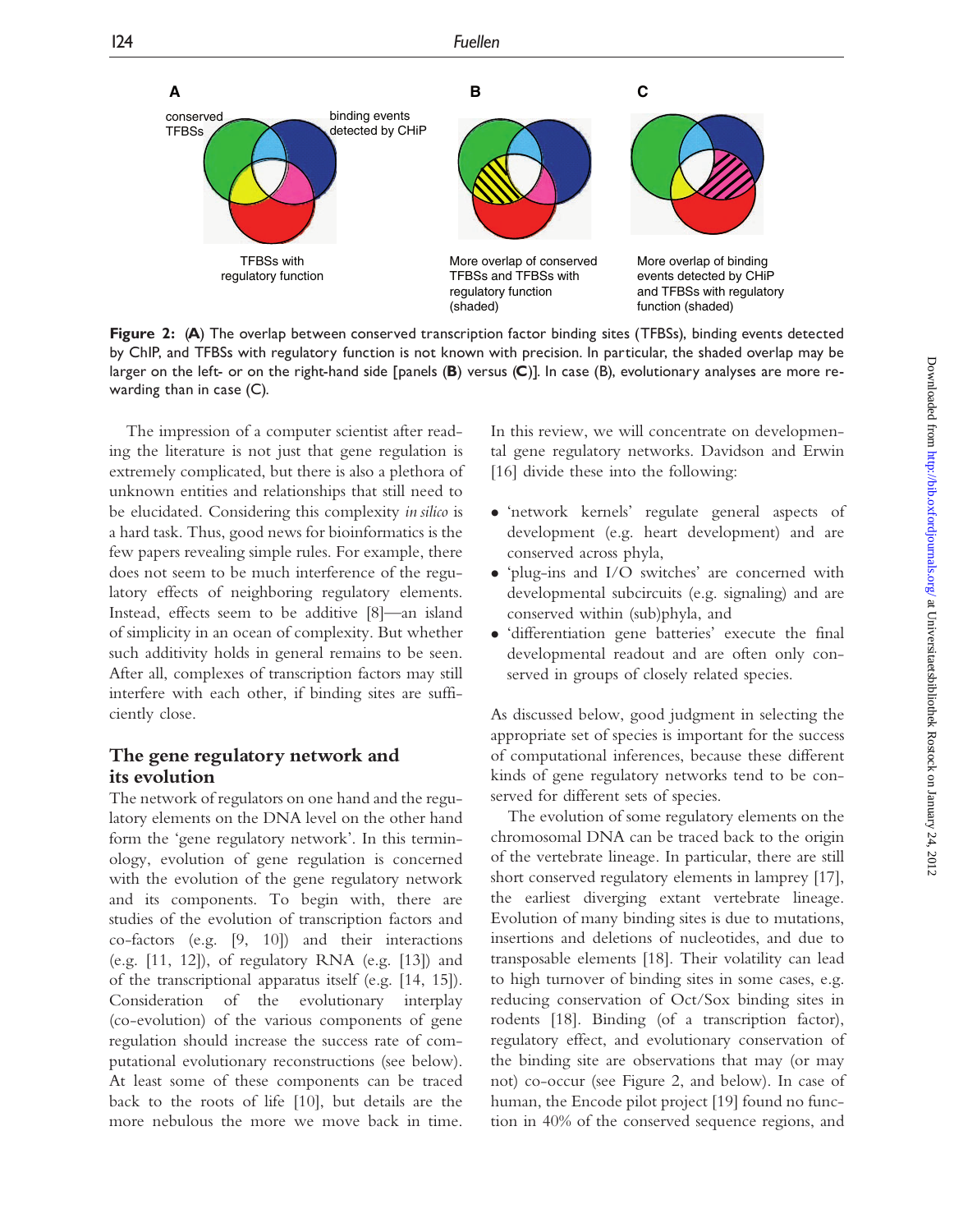no conservation (across mammals) in 50% of the functional elements, see also [20].

# Towards a theory of gene regulatory network evolution

The design and evaluation of computational analyses usually benefits from some 'theoretical' understanding. In this case, such understanding consists of general principles that are observed when we inspect gene regulatory networks in today's species, compare them, and try to come up with most parsimonious (or, most likely) explanations for our observations. For gene regulatory networks involved in development, Carroll [21] derived the following principles, which can motivate and guide computational analyses.

 'Mosaic pleiotropy' and 'heterotopy' reflect that developmental regulators participate in a multitude of processes; they are promiscuous in time and space. Therefore, computational analyses must consider that data (e.g. on transcription factor binding and gene expression) and subsequent results/conclusions are dependent on space (tissue) and time. Generalizations along these two dimensions are often not permitted. However, we can study how this regulatory diversity may have evolved.

Bioinformatics developers have to be aware of the limitations that can be expected due to these two attributes of gene regulatory network evolution. Pleiotropy (for example, the co-option of regulatory elements for some novel biological phenomenon) may invalidate any conclusions of a straightforward evolutionary inference, but without background knowledge, it cannot easily be inferred.

 'Ancestral genetic complexity', 'deep homology', 'functional equivalence of distant homologs' and 'infrequent toolkit gene duplication' are four principles, on which computational evolutionary analyses of (developmental) gene regulation rely. Basically, these principles reflect the existence of conserved 'network kernels' ([16], see above). More specifically, ancestral genetic complexity refers more or less directly to these kernels; Carroll writes about 'similar toolkits'. Without ancestral complexity, (computational) evolutionary inferences would stop early on when going back in time, because different entities of today would

map to the same ancestral ones. Developmental processes such as heart formation are governed by deeply conserved homologous gene regulatory networks, enabling 'deep' computational inferences. Often, the 'toolkit proteins' are distant homologs that can nevertheless functionally substitute for one another, and they do not tend to be subject to duplication, possibly because developmental processes are rather sensitive to gene dosage. The latter two properties can simplify evolutionary analyses of function and regulation.

The four 'enabling' principles are at the same time challenging bioinformatics developers, in three ways. First, for homology to hold and to be useful, the right set of species must be selected. If the species are too closely related with respect to the regulatory process under study, no evolutionary steps can be inferred. Such information may of course still be useful; for example, high conservation of a regulatory network between rhesus monkey and human may be important for a pharmaceutical application. If the species are too far apart, homology becomes undetectable (if it exists at all) and evolutionary reconstruction cannot be successful. Most importantly though, species must also be selected based on the ready availability of reliable data. Second, integration of auxiliary data on the experimentally validated functional equivalence of homologous proteins can support statements on high evolutionary conservation of the role of these proteins in regulation. However, there is a lack of databases specialized on such data. Third, data on the duplication history of relevant genes can be of direct relevance to the process of evolutionary reconstruction. Such data are available at the NCBI Homologene database, and at the EBI Ensembl website.

 'Modularity of cis-regulatory elements' and 'Vast regulatory networks' are principles that re-iterate the complexity of (developmental) regulation. Pleiotropy of the 'toolkit proteins' and their corresponding heterogeneous expression in time and space is made possible by a choice of regulatory elements, which a large gene regulatory network selects from. Vast networks are also a consequence of the pleiotropy of the downstream regulators which they have to control. To some degree, pleiotropy implies conservation 'in trans': the overall profile of the binding sites of a transcription factor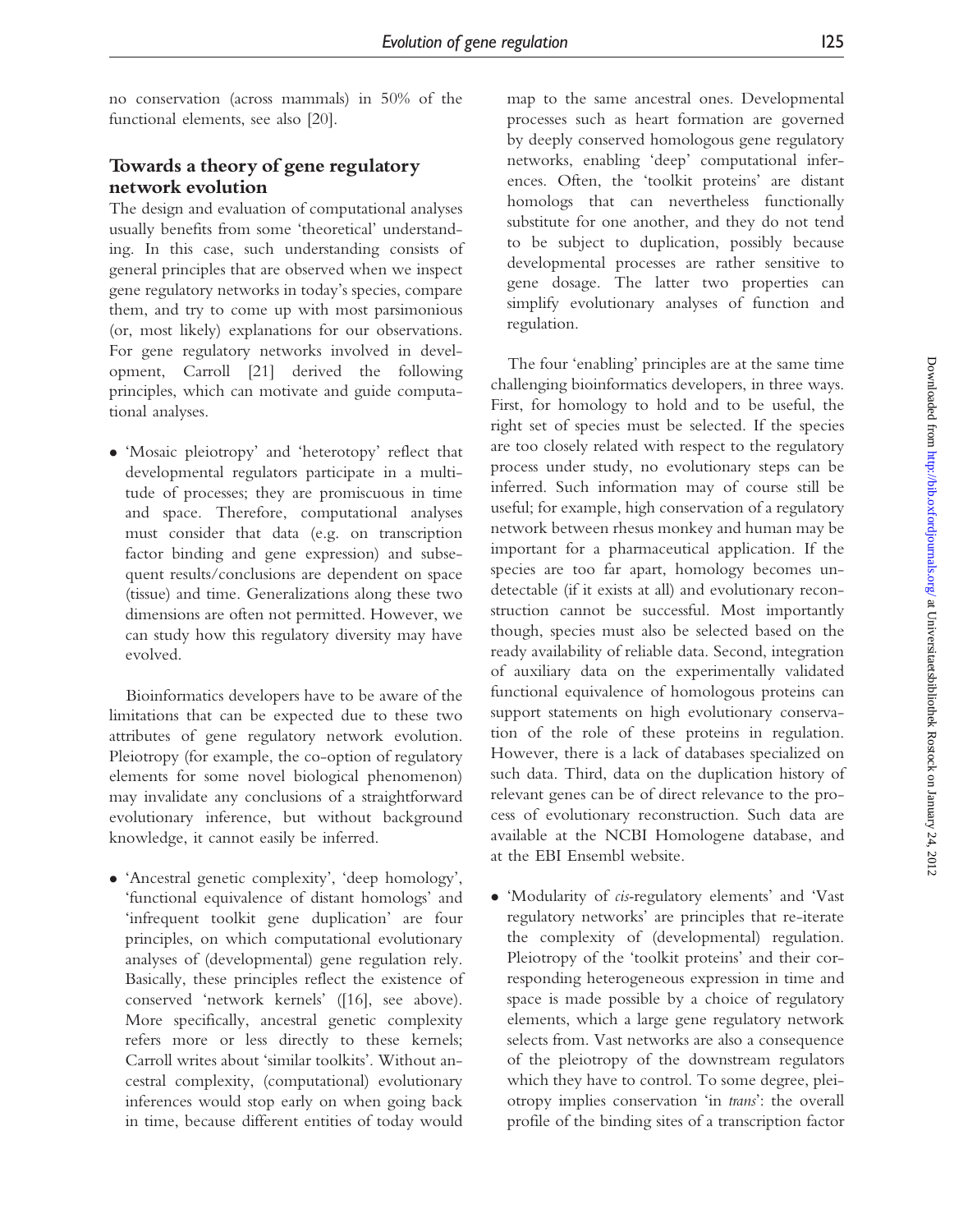is conserved because a change would have a multitude of effects. In turn, changes 'in cis' tend to be non-catastrophic: they just affect the regulatory element of a single gene. Nevertheless, the debate on 'cis versus trans' continues [22–24] and computational models of the evolution of regulation depend to some degree on its conclusion. Most likely the conclusion is a synthesis in the end, i.e. 'cis and trans': Changes in the transcription factors themselves and in the regulatory regions of the genes probably play distinct yet overlapping roles in evolution.

For computational inferences, it would be most interesting and useful to explicitly consider the co-evolution of the regulators (transcription factors, etc) and their network on one hand, and of the regulatory elements on the other. For example, the duplication or mutational change of a transcription factor may go hand-in-hand with a partial re-organization of the regulatory regions of its target genes.

In Figure 3, the eight principles and their relevance for the computational inference of gene regulation are summarized, including some open questions and the bioinformatics challenges related to these principles. In summary, Carroll's observations imply that bioinformatics analyses of the evolution of gene regulation are not futile: there is something to be discovered due to ancient conservation, even though the complexity of the phenomena (and the high amount of volatility and noise) render the task difficult, especially if we want to reconstruct events that happened millions of years ago.

## COMPUTATIONAL APPROACHES Evolutionary bioinformatics and gene regulation

Tools and software for estimating, analyzing and/or visualizing the evolution of gene regulation are rare. In the next section we will describe the few approaches that we are aware of. Some aspects can be analyzed with standard tools, though. Using methods such as maximum likelihood, parsimony or Bayesian inference, sequence data are used to estimate the phylogeny of transcription factor families, transcriptional co-factors, some regulatory RNAs and the components of the transcriptional

Computational inference of gene regulation difficult easy Ancestral Functional Modularity of Mosaic genetic equivalence cis-regulatory pleiotropy complexity of distant elements homologs Infrequent Deep Vast Heterotopy homology toolkit gene regulatory duplication networks How far can How stable is Does regulation How easy is it we look back gene regulation in in cis or in trans to generalize the results? in time? dominate? evolutionary time? Select species Integrate additional Consider scenarios Be aware of appropriately evidence for of co-evolution limitiations of functional among the evolutionary conservation elements involved inference in gene regulation

Figure 3: Carroll's eight principles and the computational inference of gene regulation. For example, such inference is eased by validity of Ancestral genetic complexity and Deep homology, and made difficult by validity of Mosaic pleiotropy and Heterotopy. At the bottom, some open questions and bioinformatics challenges pertaining to the principles are listed.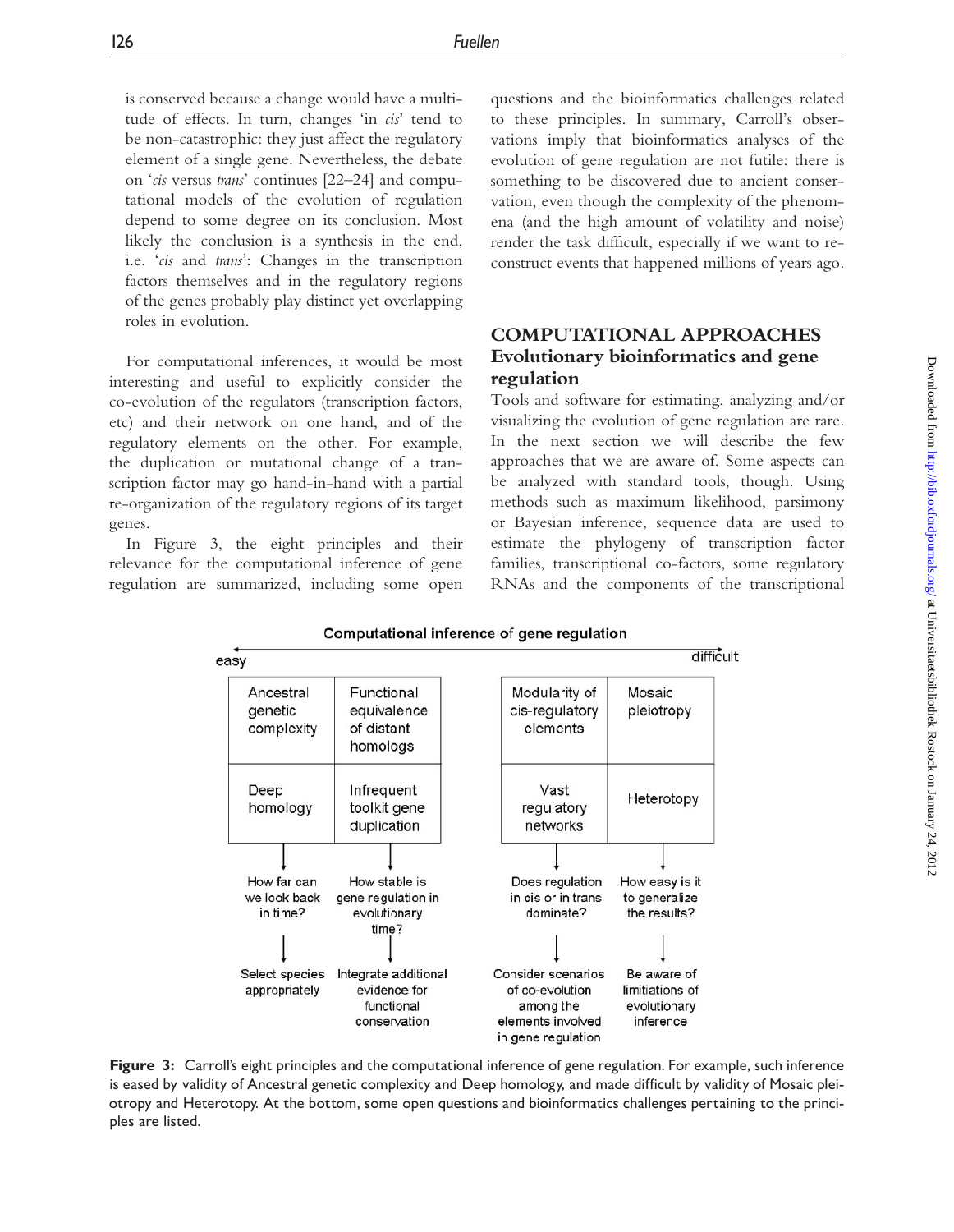apparatus itself (see above). One caveat is that these inferences just consider sequence evolution, ignoring the evolution of e.g. post-translational modifications of the regulators, of their variation due to alternative splicing, etc. Moreover, the inference error is usually the higher, the earlier the events one wishes to infer. The complex interplay of the regulators is even harder to trace back in time. There are a few automated approaches available to estimate the evolution of networks [25, 26], using a probabilistic inference framework. Inferring the evolution of regulatory elements is also very tricky. Here, most often we do not even have a good data set of elements in today's species to start with! In particular, the few databases of experimentally validated sites in metazoa/vertebrates (such as ORegAnno [27] and Pazar [28]) only cover a small fraction of what is known from the literature (they feature  $\leq 10\%$  of the sites curated for the case study below), which is only a very small fraction of what is there. Moreover, in contrast to the regulators, regulatory elements have low information content (binding sites feature a length of 4–20 bases, approximately), making their reliable in silico detection exceedingly difficult. Their experimental detection is also fraught with problems, because binding invivo (with a subsequent regulatory effect!) is dependent on context, as described above. Sometimes, in vitro detection of the binding of a regulator (transcription factor) using an antibody (ChIP, see [29, 30]), often together with gene expression data documenting the up/downregulation of the regulated gene depending on the expression of the regulator, may provide a convincing story for a regulatory effect, but there is no proof. For example, the antibody may have picked up a protein interacting with the true regulator [31], and the expression data may just describe correlation, not causality. As discussed in the section on validation issues, ChIP-based TFBS data may be no better than computational predictions of conserved binding sites, if regulatory effect (and not binding) is being asked for.

Many TFBS prediction tools exploit libraries of known binding motifs and evolutionary conservation, and usually they infer sets of related sites (CRMs, cis-regulatory modules, see above). These modules are believed to be bound by sets of transcription factors corresponding to enhancesomes (see above). Methods for detecting CRMs have been reviewed recently in this journal [32]. Based on the simple idea that conservation goes with functional importance, 'phylogenetic profiling' [33] suggests

that predicted binding sites are the more likely to be functional, the more conserved they are. This basic idea comes with some problems; for example, conservation may also correlate with distance to the TSS [34]. Nevertheless, phylogenetic profiling has been developed further. In the approach by Kheradpour et al. [35], occurrence of binding sites in multiple species is weighted by the length of the corresponding branches in the species tree. Other recent advances in TFBS/module prediction include PReMOd [34] and CompMoby [36, 37]. The latter does not use libraries of binding motifs; instead, it identifies subsequences (words) that are overrepresented. Detailed models of binding site evolution, going beyond conservation scores, are employed by some authors, to improve binding site prediction and alignment (CSMET [38], EMMA [39], Monkey [40], PhylCRM [41], eSimAnn [42]). Some binding site identification approaches integrate a large number of sources of evidence, including but going beyond sequence data, evolutionary conservation, and/or ChIP data [43–45]. Finally, Fredman et al. [46] review (Web) resources to identify and study conserved regulatory regions in metazoa, and a very recent interesting review is given by Vingron et al. [47].

### Computational analysis of the evolution of gene regulation

As described, the ground on which to base inferences of the evolution of gene regulation is shaky, but such computational analysis is still a worthwhile effort. For once, insights into the genesis of complex structures are interesting per se. Moreover, they can be useful since evolutionary insight can improve our understanding of today's data, as demonstrated below in case of a gene involved in regulation of pluripotency. Finally, and most importantly, evolutionary analyses may result in by-products, which are predictions about entities or relationships in today's species based on the evolutionary analysis. The simplest example of this kind of thinking is phylogenetic profiling, yielding predicted TFBSs, as described above. As far as the author is aware, the only tool attempting to directly infer the evolution of gene regulation from the DNA perspective (that is, the gain (and loss) of regulatory elements and modules in phylogenetic history) is ReXSpecies, the first version of which was published in 2008 [48]. Given a gene to be analyzed, binding sites are predicted in its conserved upstream or downstream region, for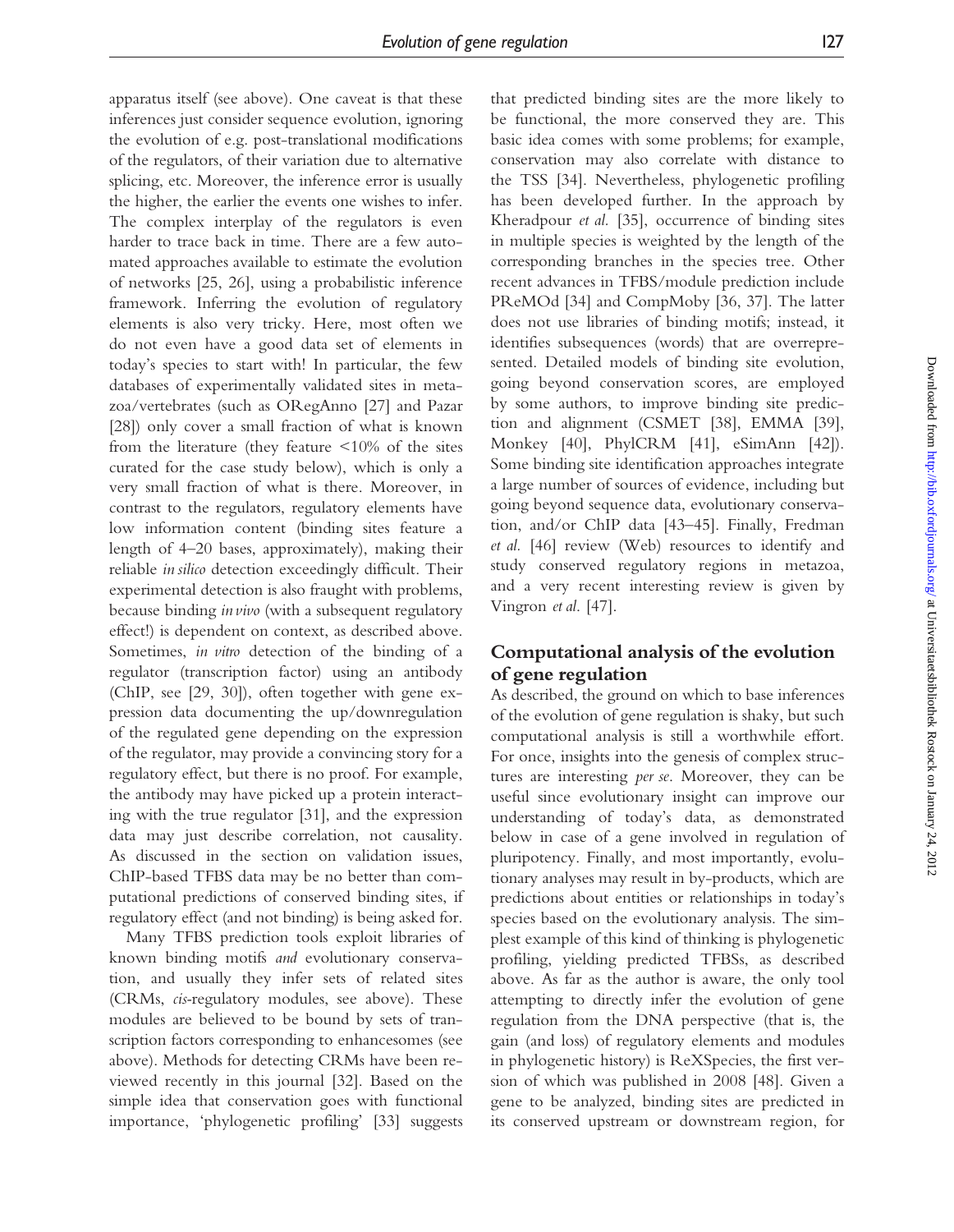multiple species. Then, the most parsimonious scenario for the evolution of these sites is computed and visualized, using a standard phylogenetic tree of the species. Finally, as by-products, sets of predicted binding sites (modules) are identified and ranked according to a measure that highlights the 'most interesting' ones. These may be binding sites gained or lost together in subtrees of the species tree. Apart from ReXSpecies, if a user intents to analyze the evolution of the regulatory elements of a gene, she/he can inspect the corresponding genomic region in a genome browser such as UCSC, and investigate species-specific conservation tracks. An example for such an analysis is provided towards the end of the article.

#### Validation of computational analyses of the evolution of gene regulation

A crucial aspect of computational analyses is their validation. There is no 'time machine', so how do we know that any advances in understanding are valid? An indirect solution is to test 'by-products'. If they are valid, the evolutionary inferences are supposed to have some validity as well. One 'byproduct' is predictions about gene expression levels of regulated genes. However, correlations between gene expression levels of regulators and regulated genes are not necessarily indicating causality. Another by-product, predicted binding sites, may be validated by ChIP data. However, ChIP data describe binding, not regulative effect, so validation suffers from the 'conserved versus binding' dilemma: Conservation of binding sites may be an equally good, worse, or even better indication of regulatory effect than physical binding as measured by ChIP [35, 49–51], as visualized in Figure 2. For example, using insect muscle genes for validation, Stark et al. [50] reported that in the regulatory regions of muscle genes, evolutionarily conserved predicted binding sites of muscle-specific transcription factors were as enriched as binding sites of the same transcription factors found by ChIP. Moreover, Cheng et al. [52] studied GATA1 binding sites and found that conservation correlates with functional activity. Most recently, Balmer and Blomhoff [53] conducted a case study of experimentally validated retinoicacid-related nuclear receptor binding sites observing that a superficial analysis reveals a conservation rate of 58%. However, specific consideration of overpredictions (i.e. changing the status of some binding sites to unvalidated based on careful evaluation of experimental evidence) and of compensatory evolution (i.e. counting a specific case of binding site turnover as a case of binding site conservation; see their paper for a discussion) yields a conservation rate as high as 94%. Although Balmer and Blomhoff believe that their case study covers a representative set of binding sites, further investigations are definitely necessary.

## INSPECTING THE EVOLUTION OF GENE REGULATION USING THE UCSC GENOME BROWSER

In the following, we will briefly investigate the evolution of the regulation of the mouse Sox2 gene involved in pluripotency [54]. We exemplify the use of pre-computed multi-species alignments available at the UCSC Genome browser [1], supplemented by information on regulatory regions and TFBSs obtained from the literature. The precomputed multiple alignment used is the 30-way Multiz alignment, including 30 species ranging from fish to human. The regulatory elements are taken from the literature, as listed below. The alignments are visualized in gray scale in Figure 1, where black blocks correspond to high similarity, and grey blocks correspond to low similarity (see the figure legend for more information). In general, the amount of similarity is highest between mouse and rat, and moderate between mouse and other mammals, but traces of conserved non-coding elements can still be found in fish. (The UCSC 30-way Multiz alignment may have some false positive data; these are regions deemed conserved while in fact they are not, due to misalignments. However, it definitely features a large amount of false negatives, due to misalignment and, more importantly, due to missing data.)

More specifically, the N2 region involved in neural regulation [55] as well as in pluripotency (including validated Stat3 [56], Gli [57] and Oct4/ Brn1/2 [58] binding sites) is conserved up to fish. The other regions involved in neural development [55] (N3, N4, N5) are also found in fish (N1 can be traced back to Xenopus frog). In contrast, the binding sites involved in pluripotency, around the downstream auto-regulatory Oct/Sox binding site [59], the downstream Esrrb binding sites [60] and the proximal Stat3 [56] and HIF1alpha [61] binding sites, are found conserved up to platypus, with the exception of the first HIF1alpha binding site.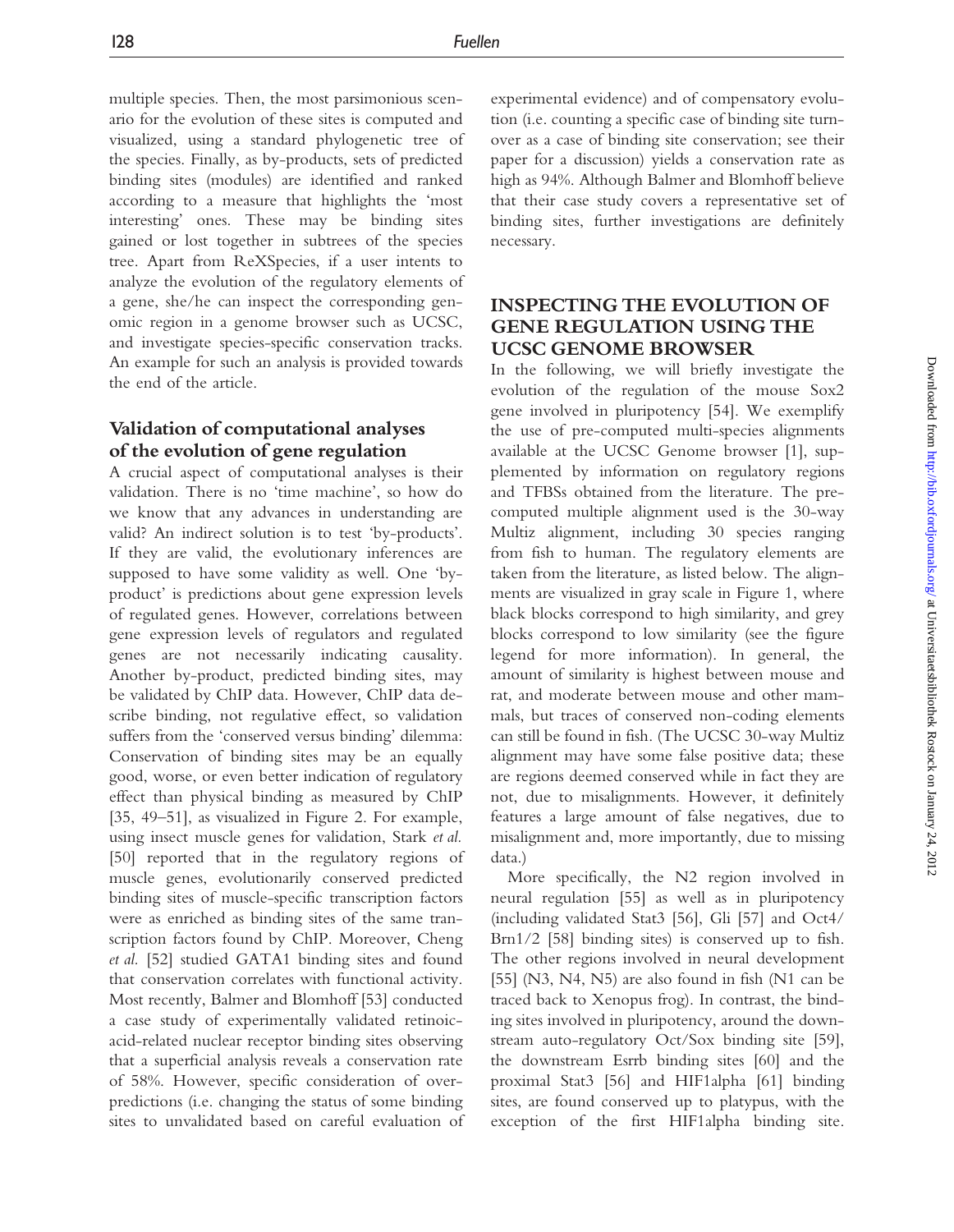In summary, the hypothesis emerges that neural regulation of Sox2 is as old or older than regulation implicated in pluripotency. These two overlapping sets of conserved regulatory elements exemplify 'mosaic pleiotropy', 'heterotopy', 'ancestral genetic complexity', 'deep homology' and 'modularity of cis-regulatory elements' as described by Carroll.

Given experimental and/or predicted binding sites for a gene of interest, the reader can use the UCSC genome browser to perform analyses similar to the Sox2 analysis above. Towards this end, the gene needs to be located and displayed in the genome browser. After zooming out to display its putative regulatory region, information on the binding sites has to be added as a custom track, and it can then be correlated to the tracks describing evolutionary conservation. In case of human, a pre-computed track of predicted binding sites called 'TFBS Conserved' is part of the set of 'Regulation' tracks and it can be displayed directly. Given information on binding sites and on conservation, the evolutionary age of specific regulatory elements can then be estimated.

As discussed above, an appropriate selection of species and integration of auxiliary data (e.g. on functional equivalence of homologous transcription factors) increase the chance of generating correct inferences. In the long term, a pipeline inferring both the evolution of regulatory elements and of the network of regulators (transcription factors, etc.) is desirable. A statistical (e.g. Bayesian) approach toward modeling such a complex evolutionary scenario of co-evolution may be the way to go forward. Currently, many of these tasks can only be done manually: Species selection relies on expert knowledge. Data integration is only supported in part (but gene trees from the Ensembl website may be integrated quite easily). Finally, the study of co-evolution of regulatory elements and the network of their regulators is just beginning.

#### Key Points

- Bioinformatics tools and software for investigating the evolution of gene regulation are still in their infancy. One reason is the complexity of gene regulation itself, not to mention the additional complexity of the evolutionary processes acting on it.
- At the time of writing, investigators can check genes of interest using genome browsers, and find out about evolutionary conservation in the putative regulatory regions. Using ReXSpecies [48], they can obtain visualizations of parsimony-based reconstructions of the evolution of (predicted) TFBSs.
- Validation of reconstructions is possible in part by investigating their by-products, e.g. TFBSs highlighted by investigating the evolution of binding across a species tree. However, experimental

validation of predicted binding sites, e.g. by ChIP data, suffers from imprecise binding site location data, and from the 'conserved versus binding' dilemma: It is not easy to assess whether binding found by ChIP or evolutionary conservation is the better indicator of regulatory effect.

 A theoretical framework would be very helpful. Towards this end, Carroll's article [21] may lay a foundation. From its analysis, we derive four recommendations: (i) Select an appropriate set of species. (ii) Integrate auxiliary data such as functional conservation. (iii) Attempt to model the complex process of gene regulation including co-evolution of regulators and regulatory regions. (iv) Be aware of the various limitations of inferring the evolution of gene regulation, due to pleiotropy, heterotopy, etc.

#### Acknowledgements

Nitesh Singh and Stephan Struckmann helped with some of the figures.

### FUNDING

Funding by the German Research Foundation (DFG), SPP 1356 'Pluripotency and Cellular Reprogramming' (FU583/2-1), and by the German Ministry for Education and Research (BMBF), 'Generation of pluri- and multipotent stem cells' (01GN0901) is gratefully acknowledged.

#### References

- 1. Kent W, Sugnet C, Furey T, et al. The human genome browser at UCSC. Genome Res 2002;12:996.
- 2. Maston G, Evans S, Green M. Transcriptional regulatory elements in the human genome. Annu Rev Genomics Hum Genet 2006;7:29–59.
- 3. Pan Y, Tsai C, Ma B, et al. How do transcription factors select specific binding sites in the genome? Nat Struct Mol Biol 2009;16(11):1118–20.
- 4. Pan Y, Tsai C, Ma B, et al. Mechanisms of transcription factor selectivity. Trends Genet 2010;26(2):75-83.
- Jeziorska D, Jordan K, Vance K. A systems biology approach to understanding cis-regulatory module function. Sem Cell Dev Biol 2009;20(7):856–62.
- 6. Larsen B, Rampalli S, Burns L, et al. Caspase 3/caspaseactivated DNase promote cell differentiation by inducing DNA strand breaks. Proc Natl Acad Sci USA 2010;107: 4230–5.
- 7. Ju B, Lunyak V, Perissi V, et al. A topoisomerase IIbetamediated dsDNA break required for regulated transcription. Science 2006;312:1798-802.
- 8. Visel A, Akiyama J, Shoukry M, et al. Functional autonomy of distant-acting human enhancers. Genomics 2009;93(6): 509–13.
- 9. Degnan B, Vervoort M, Larroux C, et al. Early evolution of metazoan transcription factors. Curr Opin Genet Dev 2009; 19(6):591–99.
- 10. Aravind L, Anantharaman V, Balaji S, et al. The many faces of the helix-turn-helix domain: transcription regulation and beyond. FEMS Microbiol Rev 2005;29(2):231–62.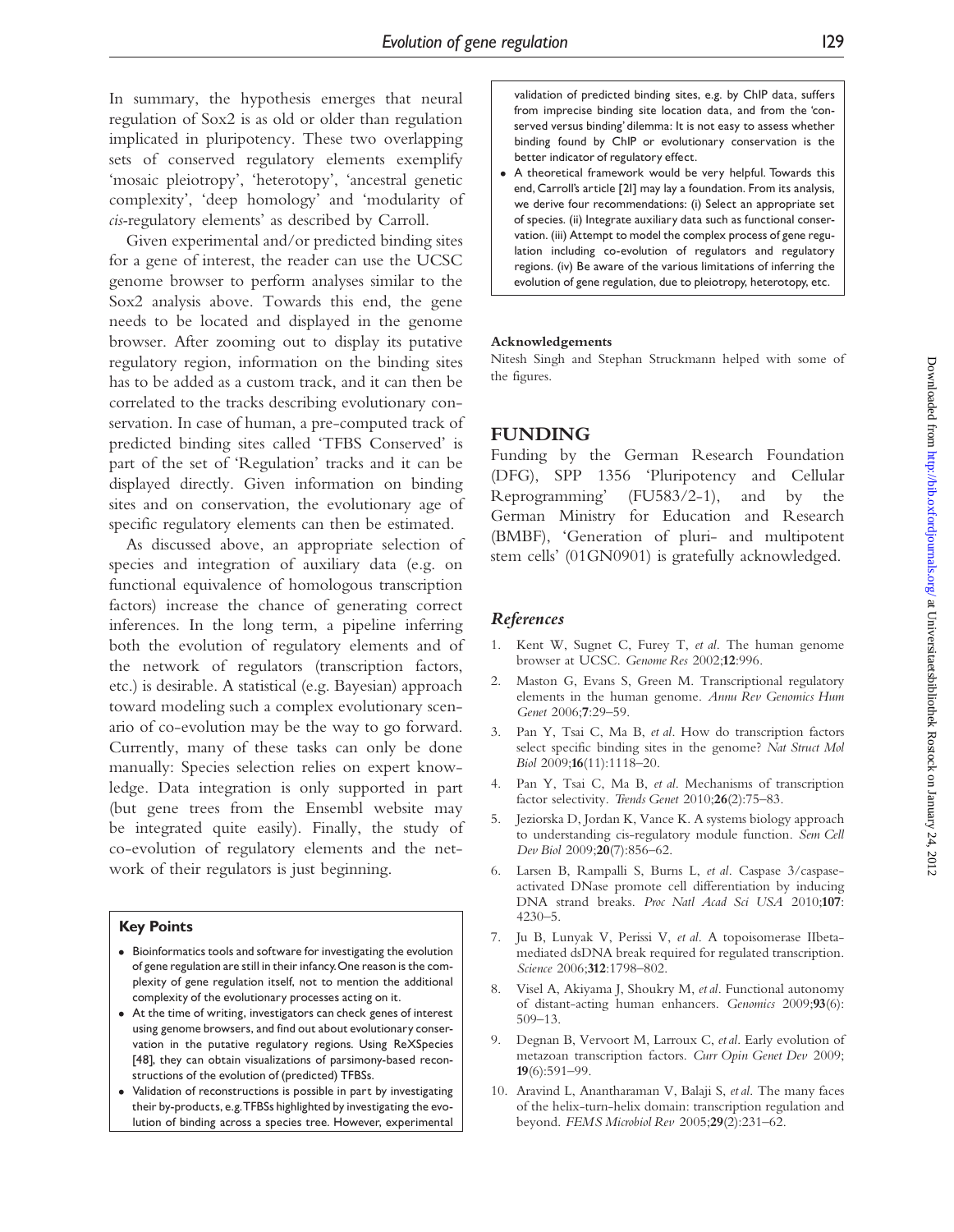- 11. Amoutzias G, Robertson D, Van de Peer Y, et al. Choose your partners: dimerization in eukaryotic transcription factors. Trends Biochem Sci 2008;33(5):220–29.
- 12. Hinman V, Davidson E. Evolutionary plasticity of developmental gene regulatory network architecture. Proc Natl Acad Sci USA 2007;104(49):19404-09.
- 13. Piriyapongsa J, Mariño-Ramírez L, Jordan I. Origin and evolution of human microRNAs from transposable elements. Genetics 2007;176:1323–37.
- 14. Best A, Morrison H, McArthur A, et al. Evolution of eukaryotic transcription: insights from the genome of Giardia lamblia. Genome Res 2004;14(8):1537–47.
- 15. Bourbon H. Comparative genomics supports a deep evolutionary origin for the large, four-module transcriptional mediator complex. Nucleic Acids Res 2008;36(12): 3993–4008.
- 16. Davidson E, Erwin D. Gene regulatory networks and the evolution of animal body plans. Science 2006;311: 796–800.
- 17. McEwen G, Goode D, Parker H, et al. Early evolution of conserved regulatory sequences associated with development in vertebrates. PLoS Genet 2009;5(12):e1000762.
- 18. Bourque G, Leong B, Vega V, et al. Evolution of the mammalian transcription factor binding repertoire via transposable elements. Genome Res 2008;18(11):1752–62.
- 19. King D, Taylor J, Zhang Y, et al. Finding cis-regulatory elements using comparative genomics: Some lessons from ENCODE data. Genome Res 2007;17:775–86.
- 20. Alonso M, Pernaute B, Crespo M, et al. Understanding the regulatory genome. Int J Dev Biol 2008;53(8–10): 1367–78.
- 21. Carroll S. Evo-devo and an expanding evolutionary synthesis: a genetic theory of morphological evolution. Cell 2008; 134(1):25–36.
- 22. Lynch V, Wagner G. Resurrecting the role of transcription factor change in developmental evolution. Evolution 2008; 62(9):2131–54.
- 23. Ettwiller L, Budd A, Spitz F, et al. Analysis of mammalian gene batteries reveals both stable ancestral cores and highly dynamic regulatory sequences. Genome Biol 2008;9(12): R172.
- 24. Wagner G, Lynch V. The gene regulatory logic of transcription factor evolution. Trends Ecol Evolution 2008;23(7): 377–85.
- 25. Dutkowski J, Tiuryn J. Identification of functional modules from conserved ancestral protein-protein interactions. Bioinformatics 2007;23(13):i149–58.
- 26. Gibson T, Goldberg D. Reverse engineering the evolution of protein interaction networks. Pac Symp Biocomput 2008; 2009:190–202.
- 27. Montgomery S, Griffith O, Sleumer M, et al. ORegAnno: an open access database and curation system for literaturederived promoters, transcription factor binding sites and regulatory variation. Bioinformatics 2006;22(5):637–40.
- 28. Portales-Casamar E, Arenillas D, Lim J, et al. The PAZAR database of gene regulatory information coupled to the ORCA toolkit for the study of regulatory sequences. Nucleic Acids Res 2009;37:D54–60.
- 29. Boyer L, Lee T, Cole M, et al. Core transcriptional regulatory circuitry in human embryonic stem cells. Cell 2005; 122(6):947–56.
- 30. Loh Y, Wu Q, Chew J, et al. The Oct4 and Nanog transcription network regulates pluripotency in mouse embryonic stem cells. Nat Genet 2006;38(4): 431–40.
- 31. Sharov A, Ko M. Exhaustive search for over-represented DNA sequence motifs with CisFinder. DNA Res 2009;  $16(5):261-73.$
- 32. van Loo P, Marynen P. Computational methods for the detection of cis-regulatory modules. Brief Bioinform 2009; 10(5):509–24.
- 33. Pellegrini M, Marcotte E, Thompson M, et al. Assigning protein functions by comparative genome analysis: protein phylogenetic profiles. Proc Natl Acad Sci USA 1999;96(8): 4285–8.
- 34. Blanchette M, Bataille A, Chen X, et al. Genome-wide computational prediction of transcriptional regulatory modules reveals new insights into human gene expression. Genome Res 2006;16(5):656–68.
- 35. Kheradpour P, Stark A, Roy S, et al. Reliable prediction of regulator targets using 12 Drosophila genomes. Genome Res 2007;17(12):1919–31.
- 36. Grskovic M, Chaivorapol C, Gaspar-Maia A, et al. Systematic identification of cis-regulatory sequences active in mouse and human embryonic stem cells. PLoS Genetics 2007;3(8):e145.
- 37. Chaivorapol C, Melton C, Wei G, et al. CompMoby: comparative MobyDick for detection of cis-regulatory motifs. BMC Bioinformatics 2008;9:455.
- 38. Ray P, Shringarpure S, Kolar M, et al. CSMET: comparative genomic motif detection via multi-resolution phylogenetic shadowing. PLoS Comput Biol 2008;4(6): e1000090.
- 39. He X, Ling X, Sinha S. Alignment and prediction of cis-regulatory modules based on a probabilistic model of evolution. PLoS Comput Biol 2009;5(3):e1000299.
- 40. Moses A, Chiang D, Pollard D, et al. MONKEY: identifying conserved transcription-factor binding sites in multiple alignments using a binding site-specific evolutionary model. Genome Biol 2004;5(12):R98.
- 41. Warner J, Philippakis A, Jaeger S, et al. Systematic identification of mammalian regulatory motifs' target genes and functions. Nat Methods 2008;5(4):347–53.
- 42. Bais A, Grossmann S, Vingron M. Incorporating evolution of transcription factor binding sites into annotated alignments. *J Biosci* 2007;32(5):841-50.
- 43. Ambesi-Impiombato A, Bansal M, Liò P, et al. Computational framework for the prediction of transcription factor binding sites by multiple data integration. BMC Neurosci 2006;7:S8.
- 44. Lähdesmäki H, Rust A, Shmulevich I. Probabilistic inference of transcription factor binding from multiple data sources. PloS One 2008;3(3):e1820.
- 45. Fu W, Ray P, Xing E. DISCOVER: a feature-based discriminative method for motif search in complex genomes. Bioinformatics 2009;25(12):i321–29.
- 46. Fredman D, Engström P, Lenhard B. Web-based tools and approaches to study long-range gene regulation in Metazoa. Brief Funct Genomic Proteomic 2009;8(4):231–42.
- 47. Vingron M, Brazma A, Coulson R, et al. Integrating sequence, evolution and functional genomics in regulatory genomics. Genome Biol 2009;10(1):202.